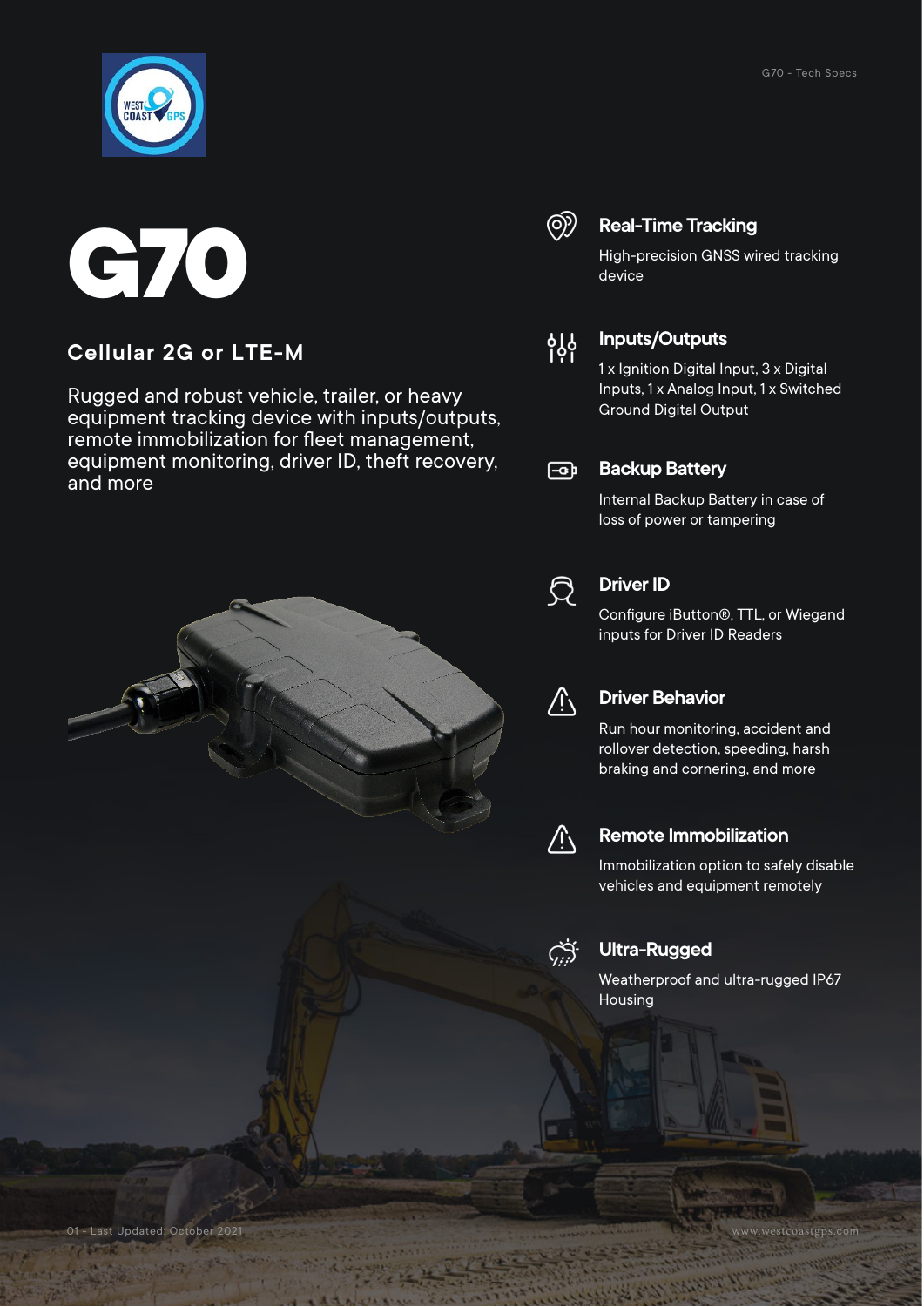# **Connectivity & Location**

# **2G Version**

| Module                      | Quectel MC60 850/900/1800/1900 MHz                                                                                              |
|-----------------------------|---------------------------------------------------------------------------------------------------------------------------------|
| Constellation               | Concurrent GPS / GLONASS / Galileo                                                                                              |
| Channels                    | 99 Channel High Sensitivity Receiver                                                                                            |
| <b>Tracking Sensitivity</b> | -167dBM industry-leading tracking performance                                                                                   |
| SIM Size & Access           | Internal Micro 3FF SIM                                                                                                          |
| <b>GNSS Assistance</b>      | GNSS almanac and ephemeris data for greater sensitivity and position accuracy                                                   |
| Low Noise Amplifier         | GPS signals are filtered and boosted by a SAW filter and low-noise amplifier (LNA) allowing operation<br>where other units fail |

## **LTE-M / Version**

| Cellular Module              | Nordic nRF9160 Modem operates on all major global LTE-M bands.                                                                  |
|------------------------------|---------------------------------------------------------------------------------------------------------------------------------|
|                              | Supported LTE bands:<br>LTE-M (Cat-M1): B1, B2, B3, B4, B5, B8, B12, B13, B14, B17, B18, B19, B20, B25, B26, B28, B66           |
| <b>GNSS Module</b>           | uBlox EVA-M8Q                                                                                                                   |
| Constellation                | Concurrent GPS / GLONASS / Galileo / BeiDou                                                                                     |
| Channels                     | 72 Channel High Sensitivity Receiver                                                                                            |
| <b>Tracking Sensitivity</b>  | -167dBM industry-leading tracking performance                                                                                   |
| <b>SIM Size &amp; Access</b> | Internal Micro 3FF SIM                                                                                                          |
| <b>GNSS Assistance</b>       | GNSS almanac and ephemeris data for greater sensitivity and position accuracy                                                   |
| Low Noise Amplifier          | GPS signals are filtered and boosted by a SAW filter and low-noise amplifier (LNA) allowing operation<br>where other units fail |
| <b>Cell Tower Location</b>   | Cell tower location fallback for positioning when GPS can't get a fix                                                           |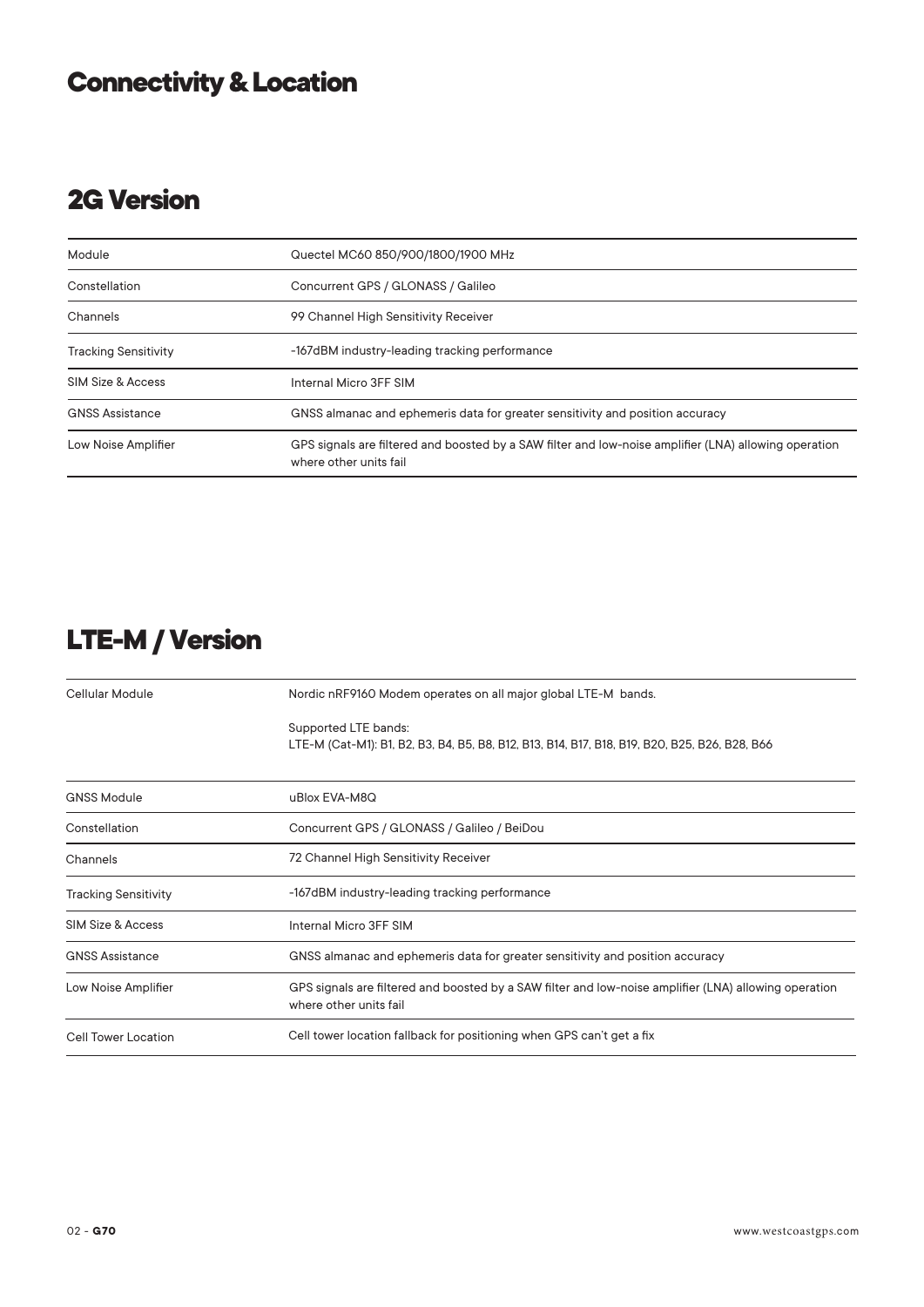# **2G and LTE-M / Versions**

The following technical specs are shared across both versions of the G70 unless otherwise stated

### **Power**

| Input Voltage                               | 8-36V DC (max)                                                                                                                                                                           |
|---------------------------------------------|------------------------------------------------------------------------------------------------------------------------------------------------------------------------------------------|
| High-Performance Automotive<br>Power Supply | Stringent power "load dump" tests are conducted to ensure operation in the harshest automotive elec-<br>trical systems. Built-in self-resetting fuse makes installation simple and safe. |
| <b>Operating Current</b>                    | 2G<br>$\approx$ 250mA when moving<br>$+$ $\approx$ 60mA while internal battery charging                                                                                                  |
|                                             | $LTE-M/$<br>$\approx$ 50mA when moving<br>$+$ $\approx$ 60mA while internal battery charging                                                                                             |
| Intelligent Power Management                | Device enters sleep mode when vehicle is inactive to prevent battery drain                                                                                                               |
| <b>Sleep Current</b>                        | $1mA$                                                                                                                                                                                    |
| <b>Backup Battery</b>                       | 1100mAh LiPo internal backup battery pack                                                                                                                                                |

# **Mechanics / Design**

| Dimensions                   | 125 x 80 x 25 mm (4.92 x 3.15 x 0.98")                                                                                                                                                                                                  |
|------------------------------|-----------------------------------------------------------------------------------------------------------------------------------------------------------------------------------------------------------------------------------------|
| Weight                       | <b>TBD</b>                                                                                                                                                                                                                              |
| Housing                      | Ultra-Rugged IP67 Housing                                                                                                                                                                                                               |
| <b>IP Rating</b>             | IP67 rated housing ensures device can withstand fine dust, high-pressure spray, submersion for 30 mins<br>in 1m of water, and extreme temperatures                                                                                      |
| Installation                 | 10 wire harness<br>1m Length                                                                                                                                                                                                            |
| <b>Operating Temperature</b> | -30°C to +60°C (connected to external power)<br>At < $0^{\circ}$ C and > +40°C the internal backup battery will not be charged as a safety precaution due to the<br>dangers associated with charging batteries at extreme temperatures. |
| Cellular Antenna             | Internal                                                                                                                                                                                                                                |
| <b>GPS Antenna</b>           | Internal                                                                                                                                                                                                                                |
| 3-Axis Accelerometer         | 3-Axis Accelerometer to detect movement, high G-force events, and more                                                                                                                                                                  |
| Diagnostic LED               | Diagnostic LED indicates operation status                                                                                                                                                                                               |
| <b>Flash Memory</b>          | Store weeks of records if device is out of cellular coverage. Storage capacity for over 10 days of<br>continuous 30-second logging.                                                                                                     |
| On-Board Speed & Heading     | The device continuously monitors speed and heading, allowing for over-speed alerts as well as updates<br>on speed and heading changes                                                                                                   |
| On-Board Temperature         | The device reports internal temperature and prevents the internal battery charging in extreme<br>temperatures. Internal temperature provides an indication of ambient temperature but may not always<br>be precise.                     |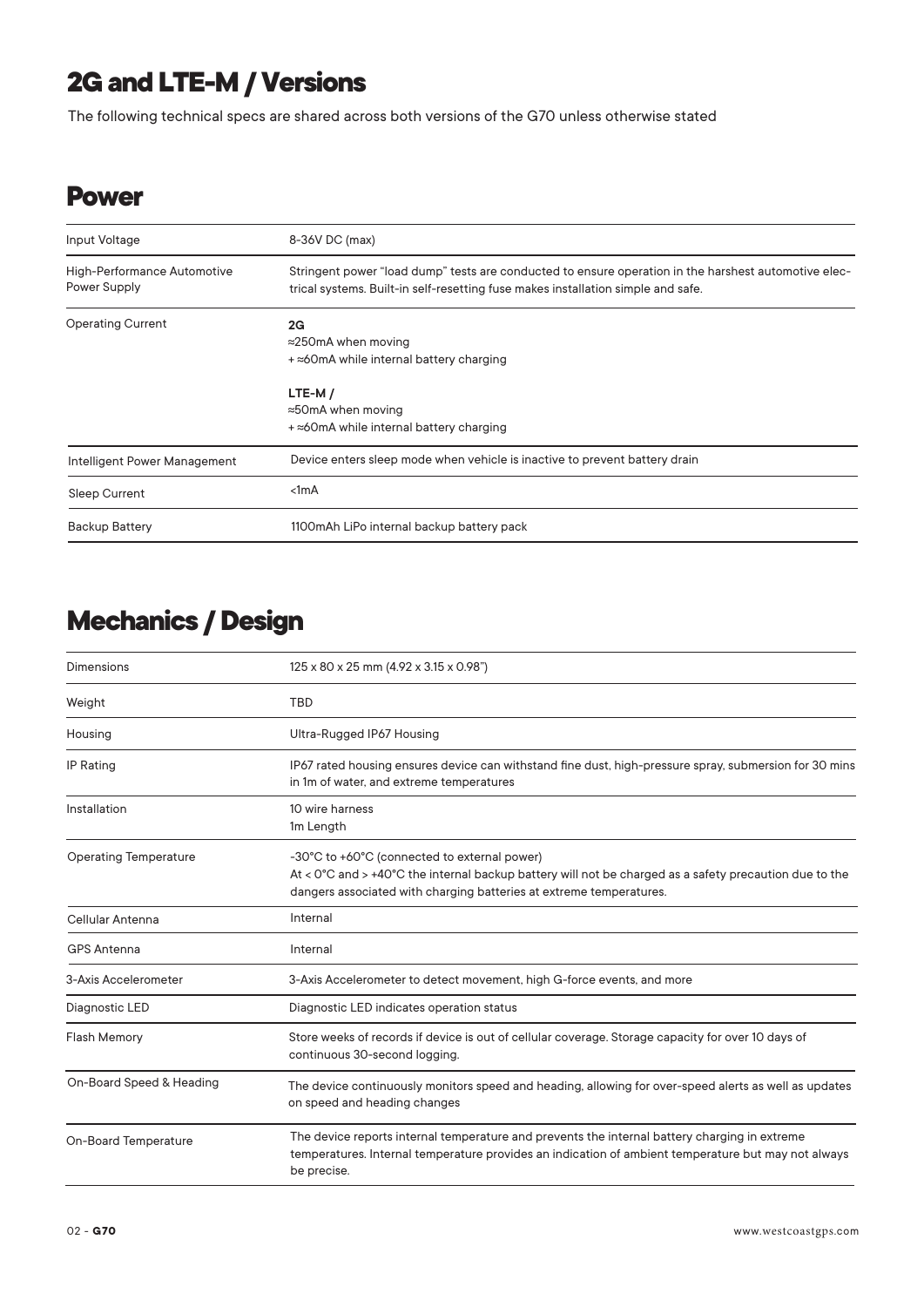## **Interfaces**

| Analog Inputs          | 1 x Analog input. 0-40V                                                                                                                              |
|------------------------|------------------------------------------------------------------------------------------------------------------------------------------------------|
| Digital Inputs         | 3* x Digital Inputs with configurable pull up/pull down<br>0-48V DC input range                                                                      |
|                        | On/Off thresholds:<br>Pull-up enabled: low at 0.4V, high at 1.9V<br>Pull-down enabled: low at 0.8V, high at 2.2V                                     |
|                        | Can be used for pulse counting<br>*Digital Input 3 pin shared with Driver ID. Cannot be used in conjunction with Wiegand or TTL readers.             |
| <b>Digital Outputs</b> | 1x Switched Ground digital output - 2A max<br>Easily wired up to switch external lights, relays, buzzers, etc<br>Can be used to immobilize a vehicle |
| Ignition               | 1x dedicated ignition digital input 0-48V DC - 2.2V on/off threshold<br>Can be used as a digital input if not required                               |
| <b>TTL</b> Interface   | Serial interface used to connect a RFID reader for Driver ID (requires external 5V power source)                                                     |
| Wiegand                | Enables easy integration with a variety of Driver ID card types and readers or keypads                                                               |
| 1-Wire® or iButton®    | 1-Wire® or iButton® can be used to read Driver ID tags. Readers available to suit multiple card formats.                                             |

### **Smarts**

| Auto-APN                                 | Auto-APN allows the device to analyze the SIM card and select the correct APN details from a list that<br>is pre-loaded in the device's firmware.                                                                                                                                                                                                                                                                                                                                      |
|------------------------------------------|----------------------------------------------------------------------------------------------------------------------------------------------------------------------------------------------------------------------------------------------------------------------------------------------------------------------------------------------------------------------------------------------------------------------------------------------------------------------------------------|
| <b>Accident &amp; Rollover Detection</b> | Configure accident and rollover alerts triggered by extreme changes in velocity and orientation of ve-<br>hicle or equipment. Second-by-second GPS data is saved on the device's flash memory, with a capacity<br>of approximately 2 hours of data. In the event of an accident, a subset of the data (60 seconds before /<br>10 seconds after) is uploaded to the server automatically (if configured) or can be requested manually<br>for a detailed reconstruction of the incident. |
| Driver ID Options                        | RFID reader, iButton®, or Wiegand interface for Driver ID, access control, and logbooking                                                                                                                                                                                                                                                                                                                                                                                              |
| Driver Safety & Behavior                 | Monitor speeding, harsh acceleration, braking, cornering, idling, and more to improve safety and pre-<br>vent unnecessary wear on vehicles                                                                                                                                                                                                                                                                                                                                             |
| <b>Geofence Alerts</b>                   | The server can use device location to create geofences and alerts if an asset enters or leaves<br>designated locations                                                                                                                                                                                                                                                                                                                                                                 |
| Geofence Download to Device              | Geofences can be downloaded directly to the device from Telematics Guru for enhanced loca-<br>tion-based actions and alerts.<br>2G - Maximum of 20 Geofences with up to 30 points per geofence<br>LTE-M - Maximum of 500 Geofences with up to 100 points per geofence                                                                                                                                                                                                                  |
| <b>GPS Jamming Detection</b>             | GPS Jamming or Interference can be detected and alerted on                                                                                                                                                                                                                                                                                                                                                                                                                             |
| <b>In-Vehicle Alerts</b>                 | Can be wired up to external buzzers or lights for in-vehicle alerts                                                                                                                                                                                                                                                                                                                                                                                                                    |
| Lone Worker Safety                       | Interface a variety of duress pendants to enable man-down alerts for lone worker safety monitoring                                                                                                                                                                                                                                                                                                                                                                                     |
| <b>Preventative Maintenance</b>          | Set reminders based on distance traveled and run hours to reduce maintenance and repair costs                                                                                                                                                                                                                                                                                                                                                                                          |
| Real-Time Tracking                       | Device remains continuously connected while on the move for real-time asset tracking                                                                                                                                                                                                                                                                                                                                                                                                   |
| Remote Immobilization                    | Digital outputs can be connected to a relay to enable remote immobilization of vehicles and equipment<br>in the case of theft, abuse, or unauthorized usage                                                                                                                                                                                                                                                                                                                            |